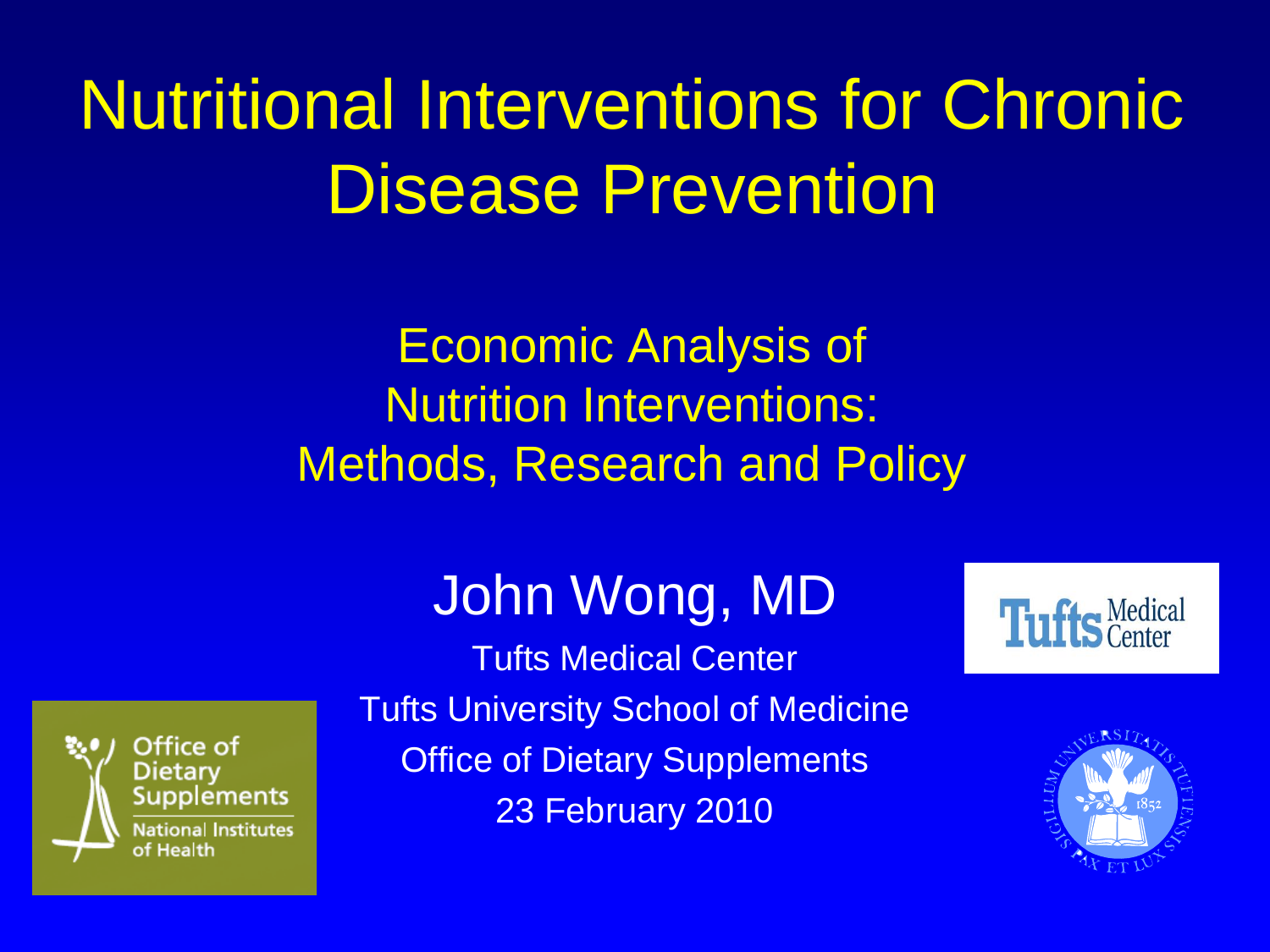### Office of Dietary Supplement Mission Statement

"The mission of ODS is to strengthen knowledge and understanding of dietary supplements by evaluating scientific information, stimulating and supporting research, disseminating research results, and educating the public to foster an enhanced quality of life and health for the U.S. population."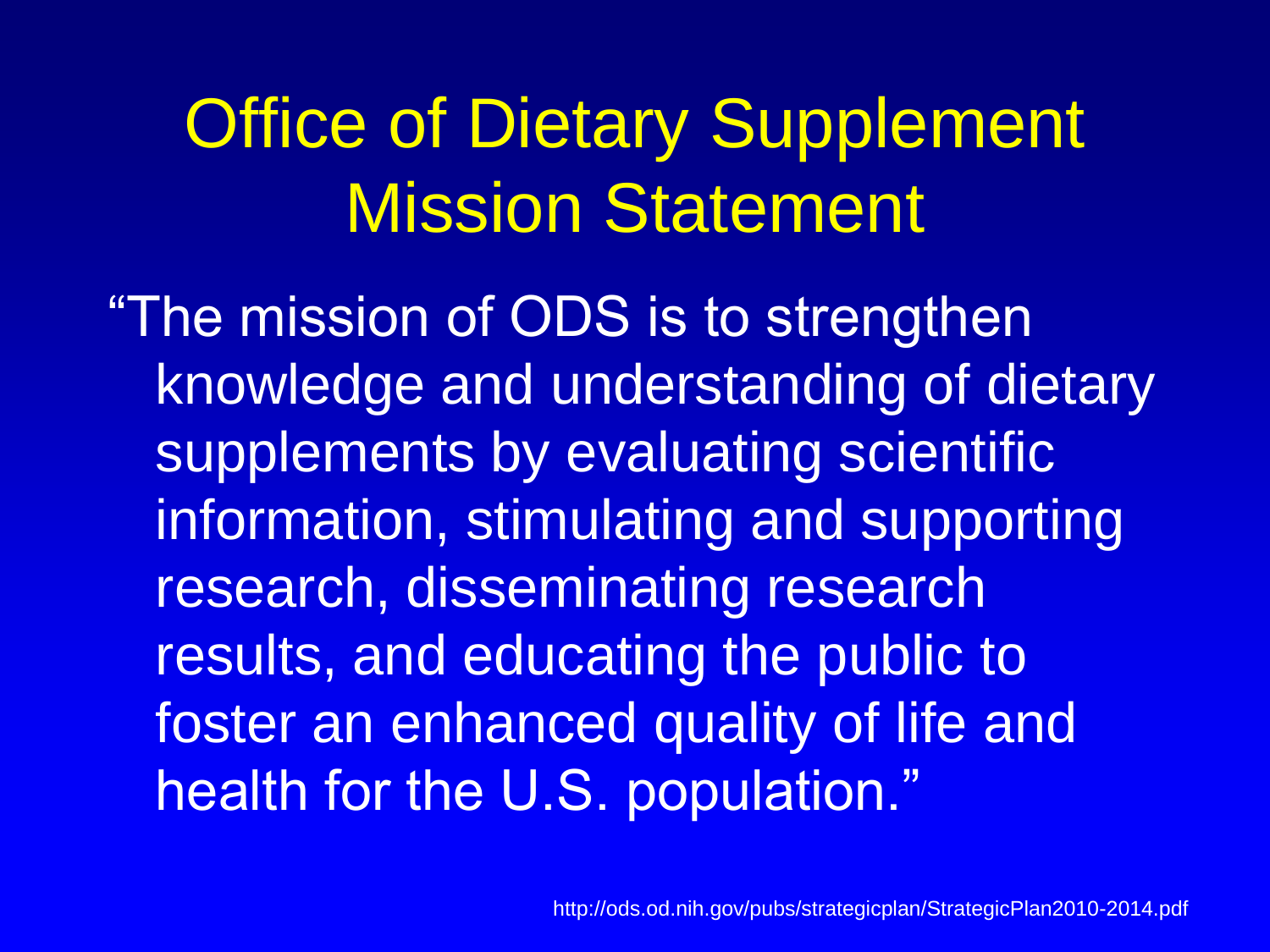# ODS Strategic Plan Goals for 2010–2014

- Provide intellectual leadership by fostering research to analyze and evaluate the role of dietary supplements in promoting health and reducing the risk of disease.
- Expand the general scientific knowledge base on dietary supplements by funding new research and training.
- Support the development of research tools for the study of dietary supplements.
- Make the most up-to-date scientific knowledge about dietary supplements publicly available.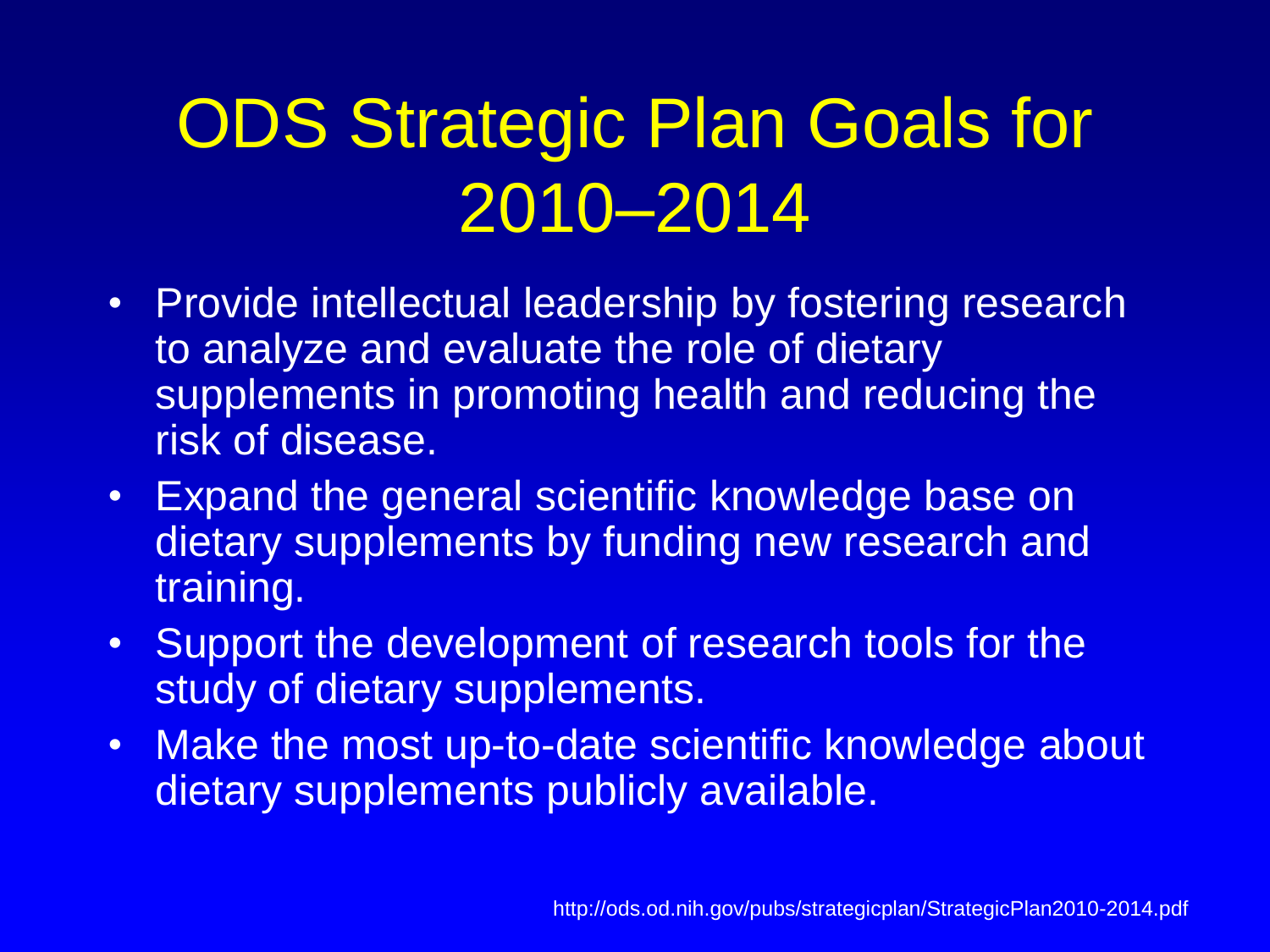# Dietary Supplements

- ~1/2 of Americans take a dietary supplement
- ~1/3<sup>rd</sup> of Americans buy ~\$25 billion of multivitamins/minerals (MVM) per year
- ~65% Americans use fortified food or beverage ~\$36 billion per year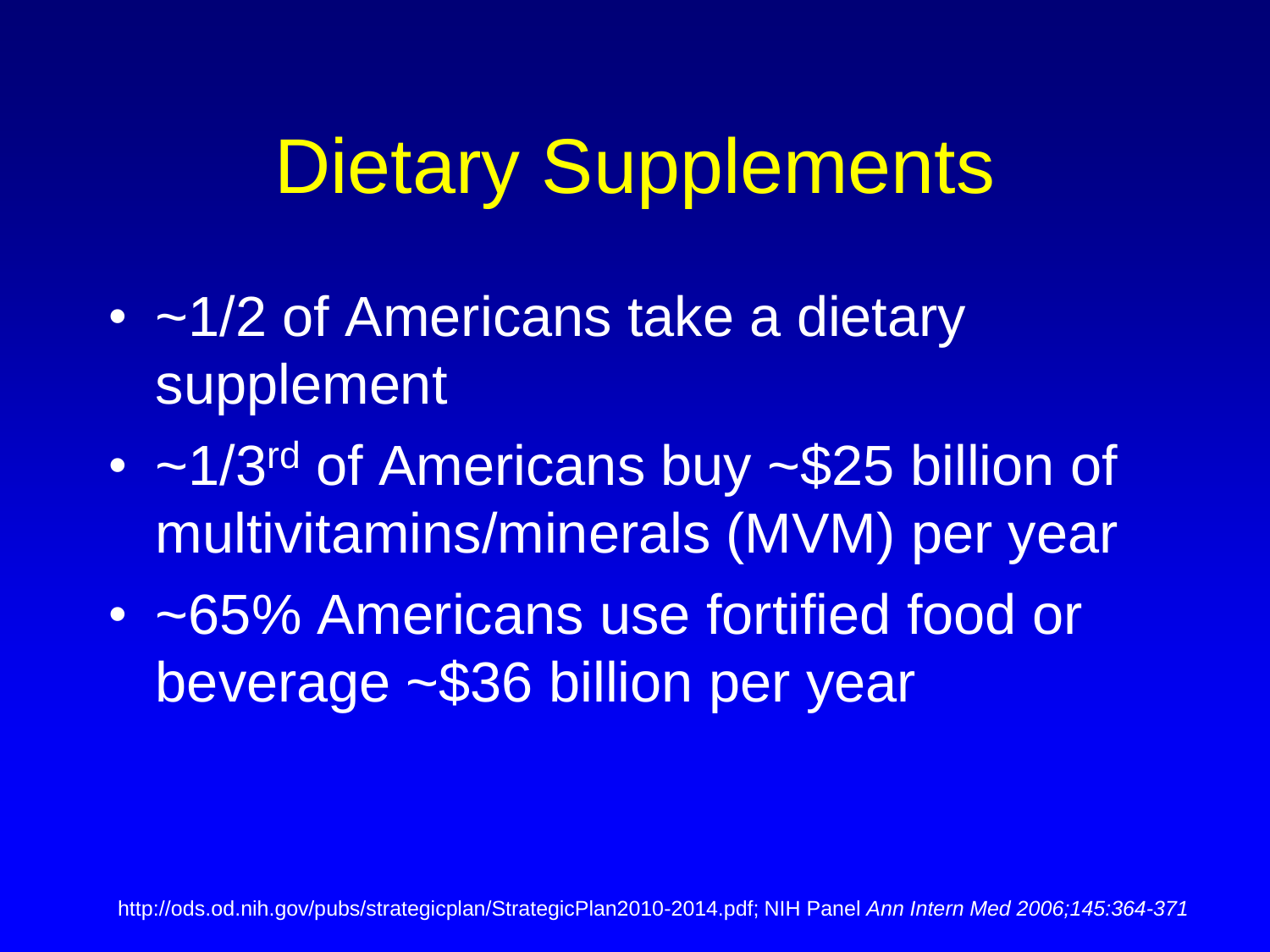# Evidence-Based Review Program

- Mandated to review scientific evidence on the efficacy and safety of dietary supplements & identify research needs
- Partnership with AHRQ EPC Program: 17 reviews since 2003
	- B Vitamins and Berries; Ephedra; Multivitamin/Mineral Suppl; Omega 3-FA; Soy; Vitamin D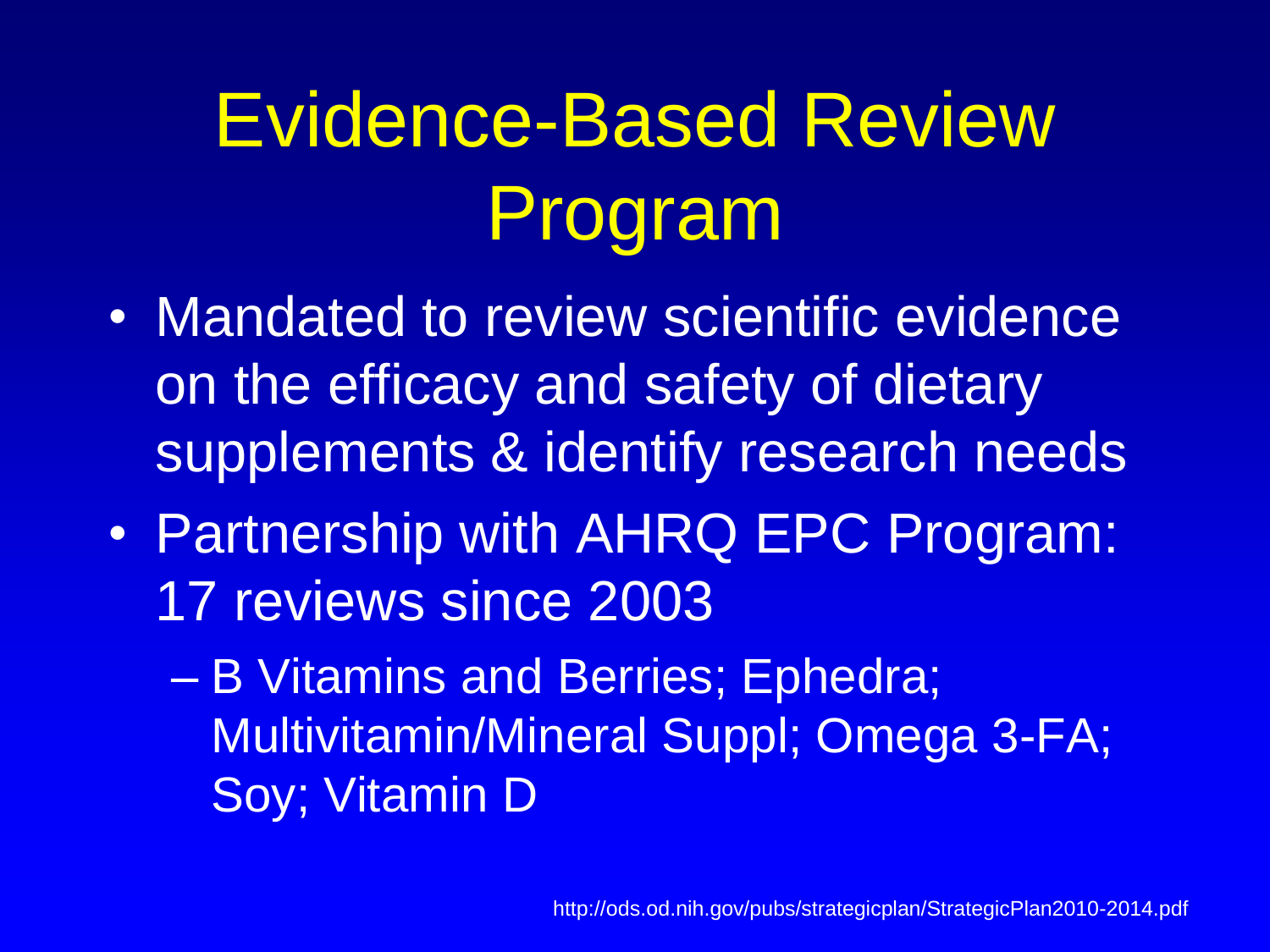# MVM Efficacy in Chronic Disease Prevention in Adults

- Five RCTs in the US, UK, China, and France: 3-7 vitamins on cancer, CVD, cataract, AMD
- Substantial limitations
	- Cannot distinguish effects of individual components
	- Likely to be contaminated by MVM use in placebo group
	- Weaker biological basis than single-vitamin or mineral studies
	- Require very large sample sizes
	- Outdated because of the changing composition of commonly used MVMs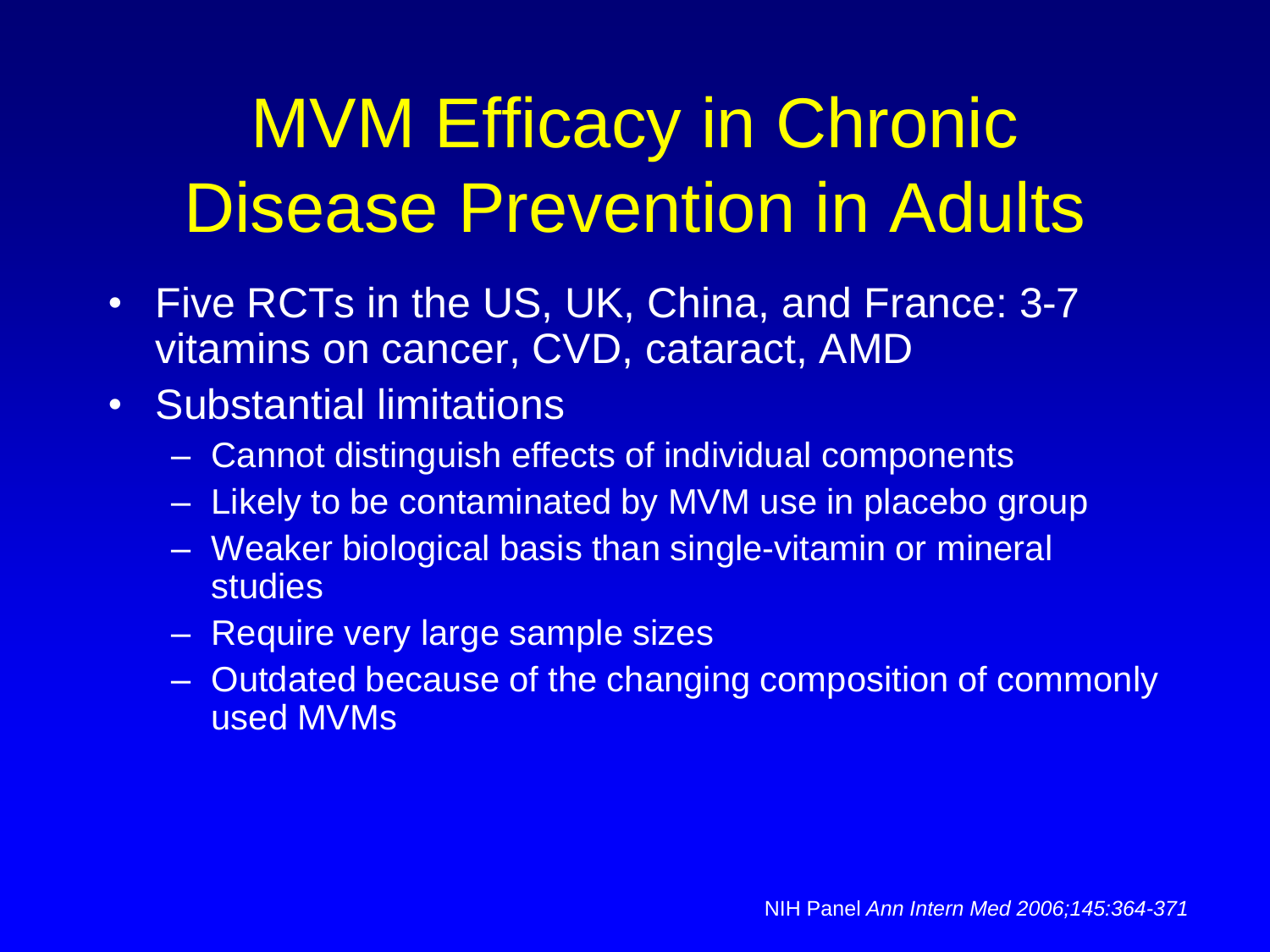# MVM Efficacy in Chronic Disease Prevention in Adults

- Antioxidants and zinc in adults with intermediate-stage age-related macular degeneration reduced progression
- Some possible benefit of selenium, vitamin E, or both in cancer prevention, especially men
	- 2009 two negative trials
		- Selenium and Vitamin E Cancer Prevention Trial [SELECT]
		- Vitamin E and C Physicians' Health Study II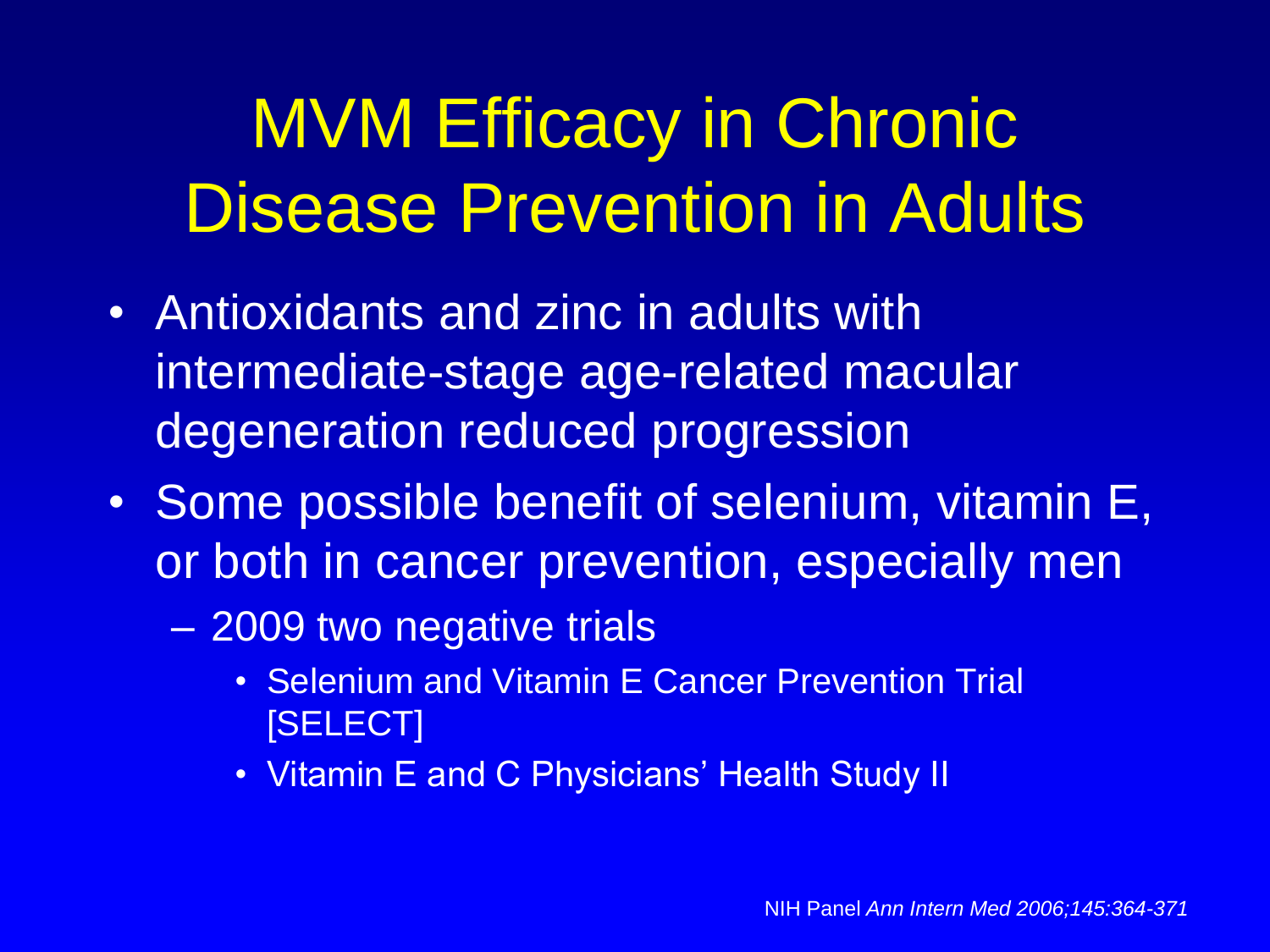# Multivitamin/Mineral **Supplements**

- Few trials of individual or paired vitamins and minerals for the prevention of chronic disease produced beneficial effects
- No evidence to recommend β-carotene and strong evidence to avoid in smokers
- Calcium and vitamin D have a beneficial effect on bone mineral density and fracture risk in postmenopausal women
- Trials of niacin; folate; and vitamins B2, B6, and B12 produced no positive effect on chronic disease occurrence in the general population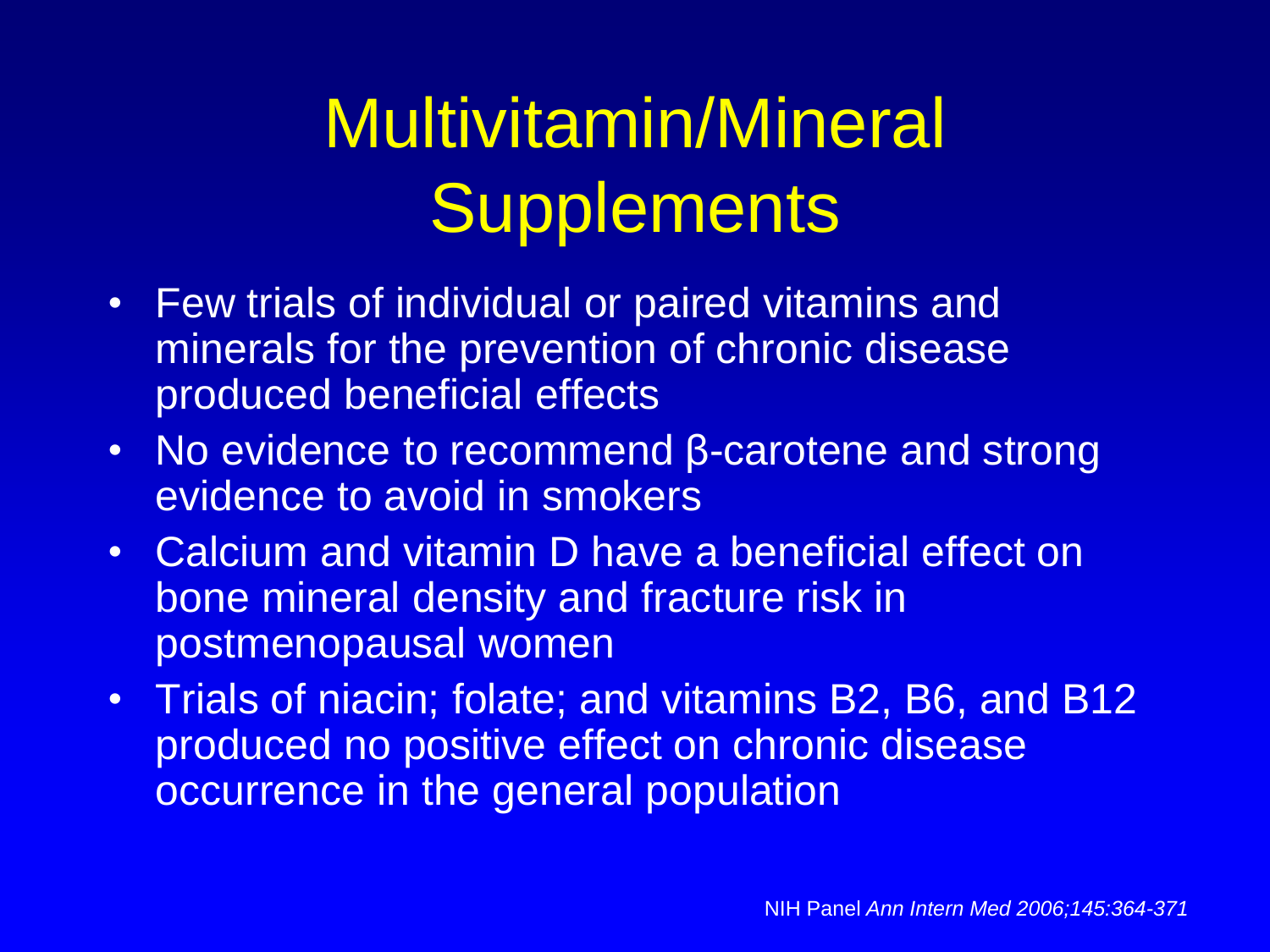#### Potentially Relevant Publications

**Prevention ■ Economic □ Economic+Prevention** 

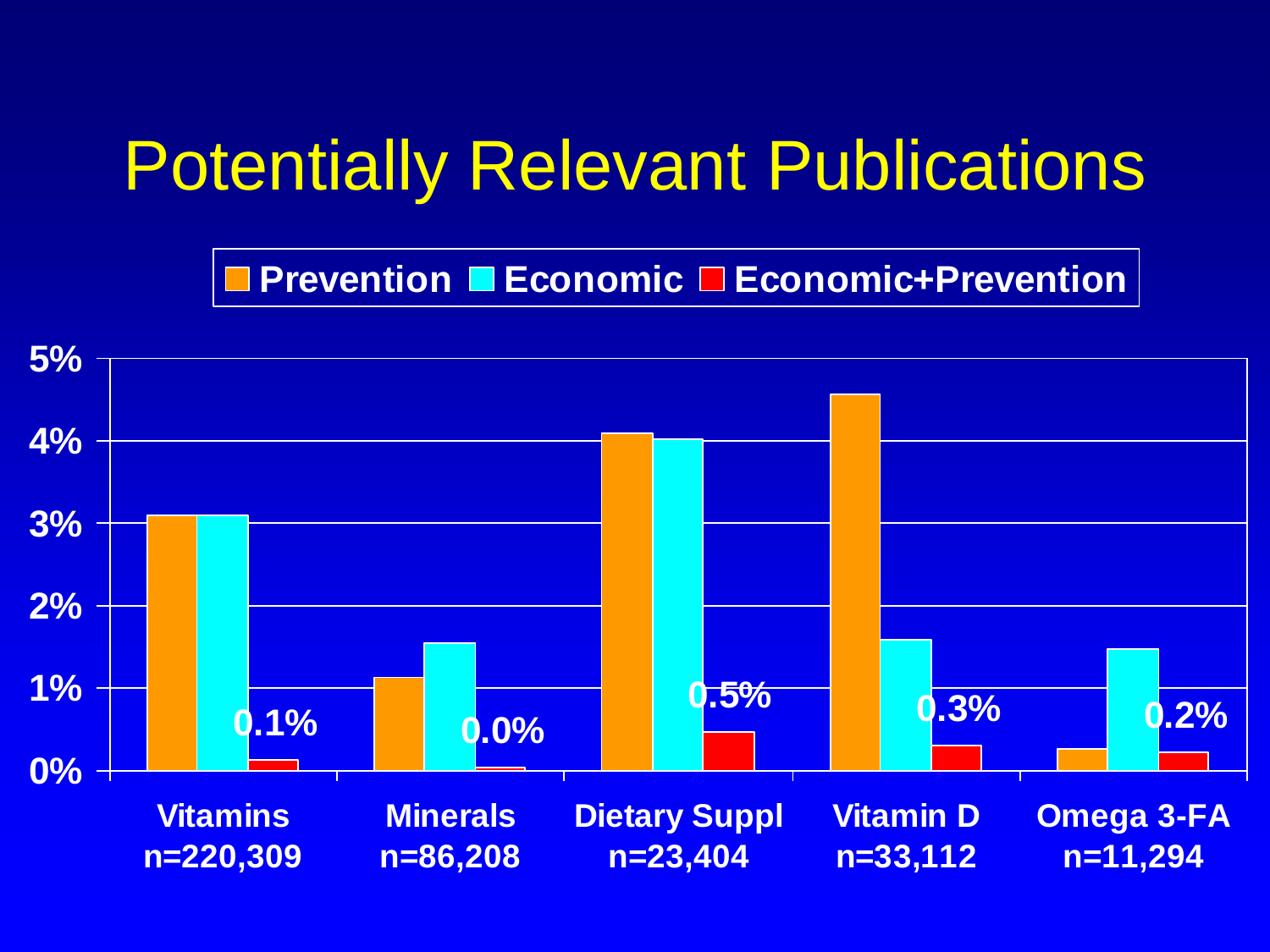#### Cost-effectiveness Registry

- Searchable database of >2000 costutility analyses of diseases and treatments
- Literature search  $\rightarrow$  Screening  $\rightarrow$  Data Abstraction → Data Cleaning & Processing → CEA Registry Database
- Cost-effectiveness ratios and utility weights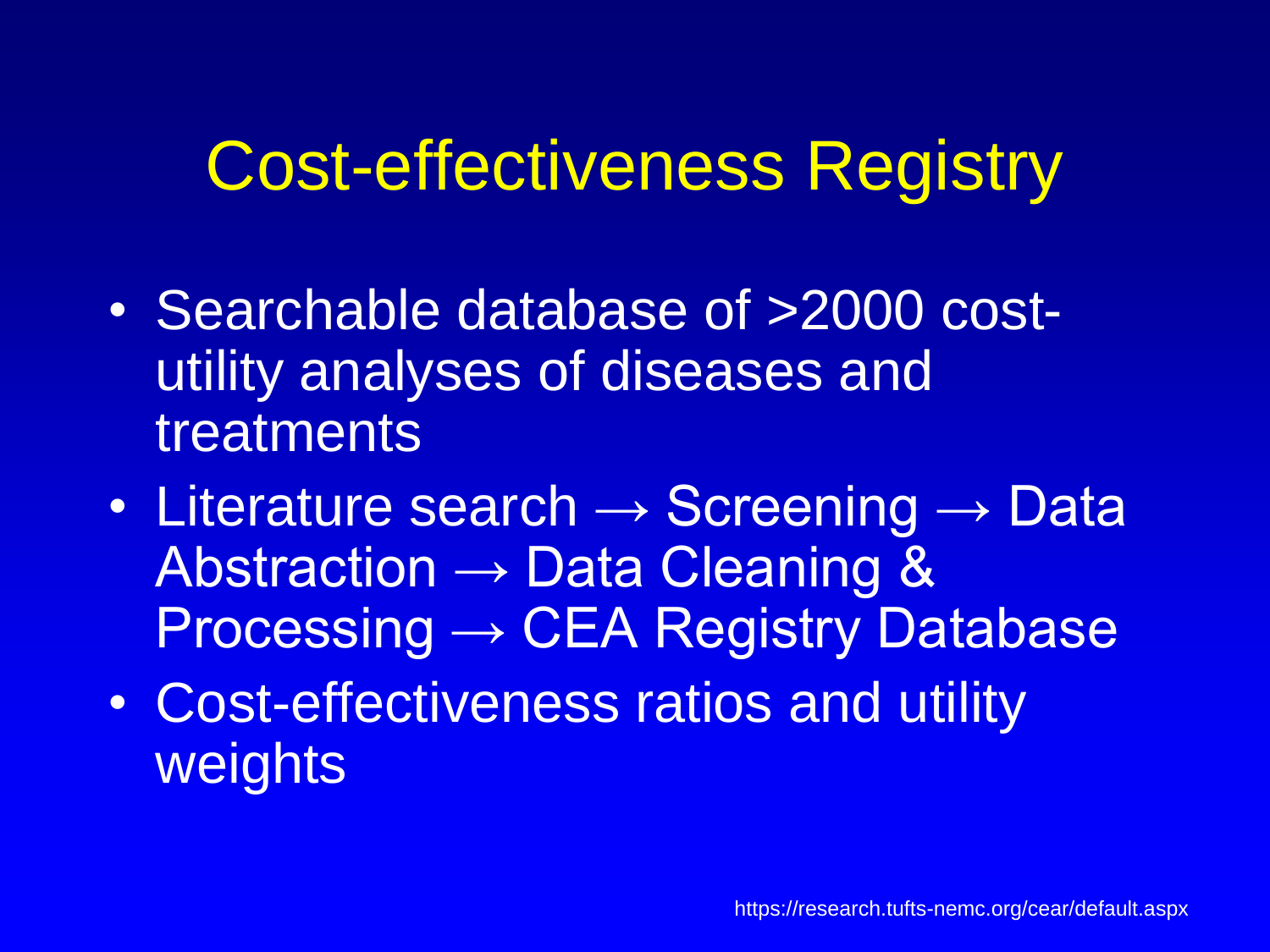#### Cost-effectiveness Registry

- 533,333 publications  $\rightarrow$  12 (2 / 100,000)
- Study quality (1 lowest to 7 highest)  $-3.5(2)$ ; 4 (5); 5 (4); 6 (1)
- Diseases
	- Osteoporosis/Fx (4); Macular degeneration (3); Heart disease (2); Neural tube defect
- Intervention
	- Vitamin D (4); Folate (4); Anti-oxidant (3); MVM (1)
	- Fortification (3); Primary Prevention (4)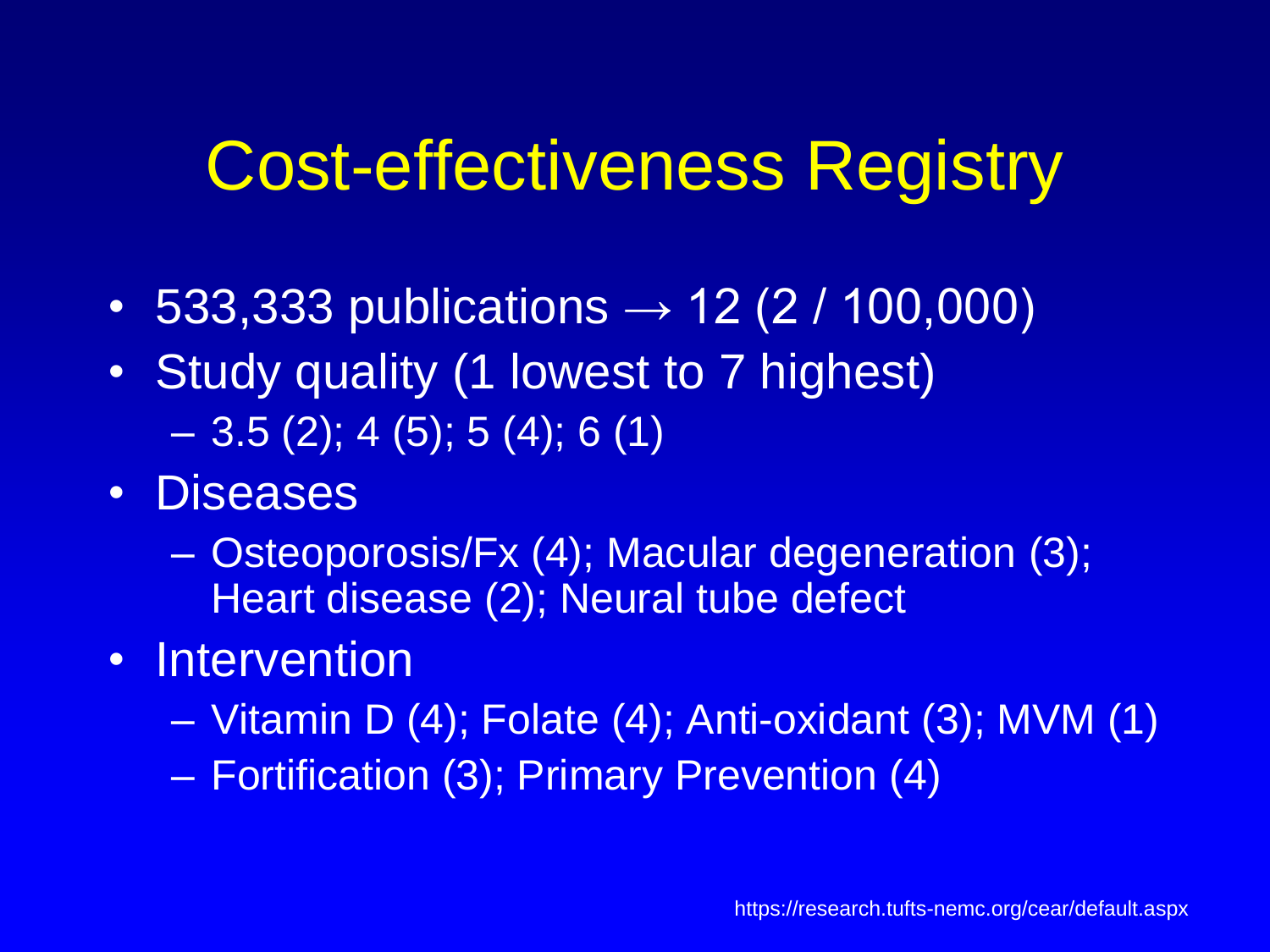―Essentially, all models are wrong, but some are useful." -George EP Box

"Our advice: Beware of geeks bearing formulas, -Warren Buffet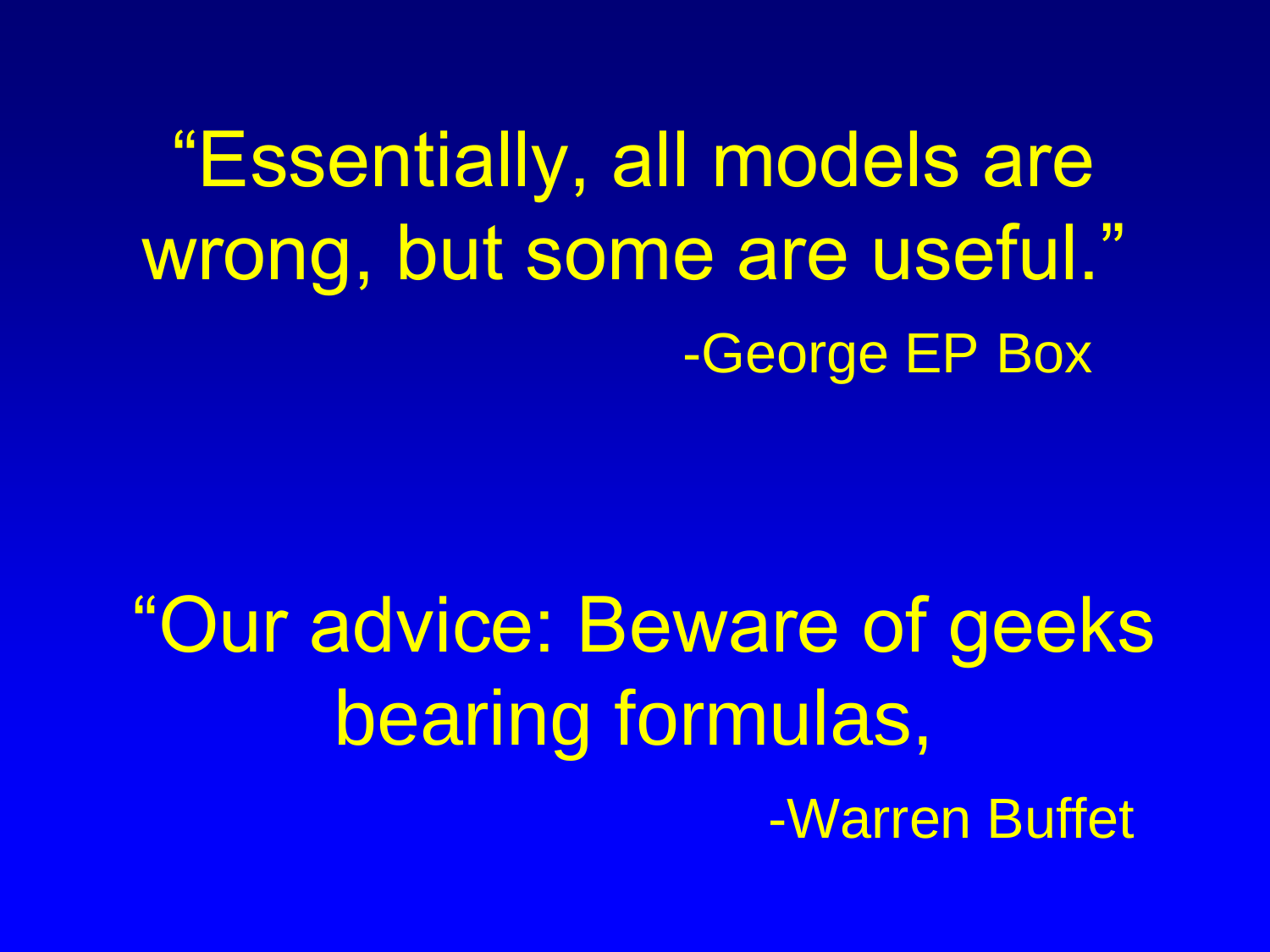# MAVIS Trial

- RCT of MVM in ≥65 y/o Scots – IRR primary care contacts = 1.07 (0.90- 1.27)
	- $-$  IRR infection days = 0.966 (0.78-1.19)
- Cost-utility of MVM supplements – ↑ ΔCost 15₤ per person (−3.75-34.95) – ↓ Δ EQ-5D −0.18 (−0.04-0.002)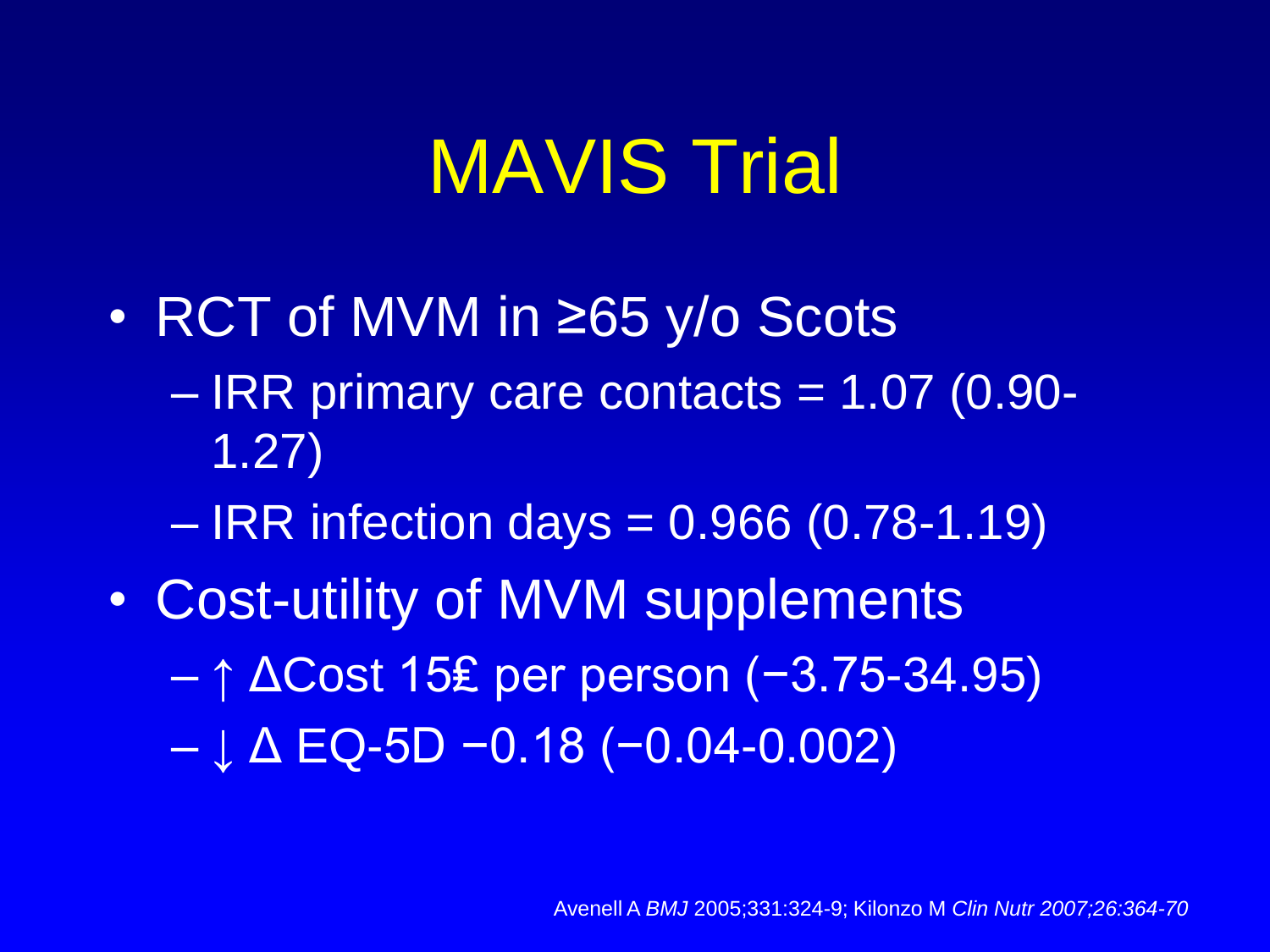# Fortification

- Folic acid (140 μg) fortification and folic acid and cyanocobalamin supplements
	- Fortification 8-13% ↓MI
	- Suppl known CHD ↓310,000 deaths over 10 years
	- Suppl all men ≥45 and women ≥55: ↓300,000 deaths over 10 years ↓ \$2 billion
- Folic acid (140, 350 or 700 μg) fortification
	- ↓MI, Colon CA, NTD, ↑ masked B12 deficiency
	- ↑ 266,649 QALY and ↓ \$3.6 billion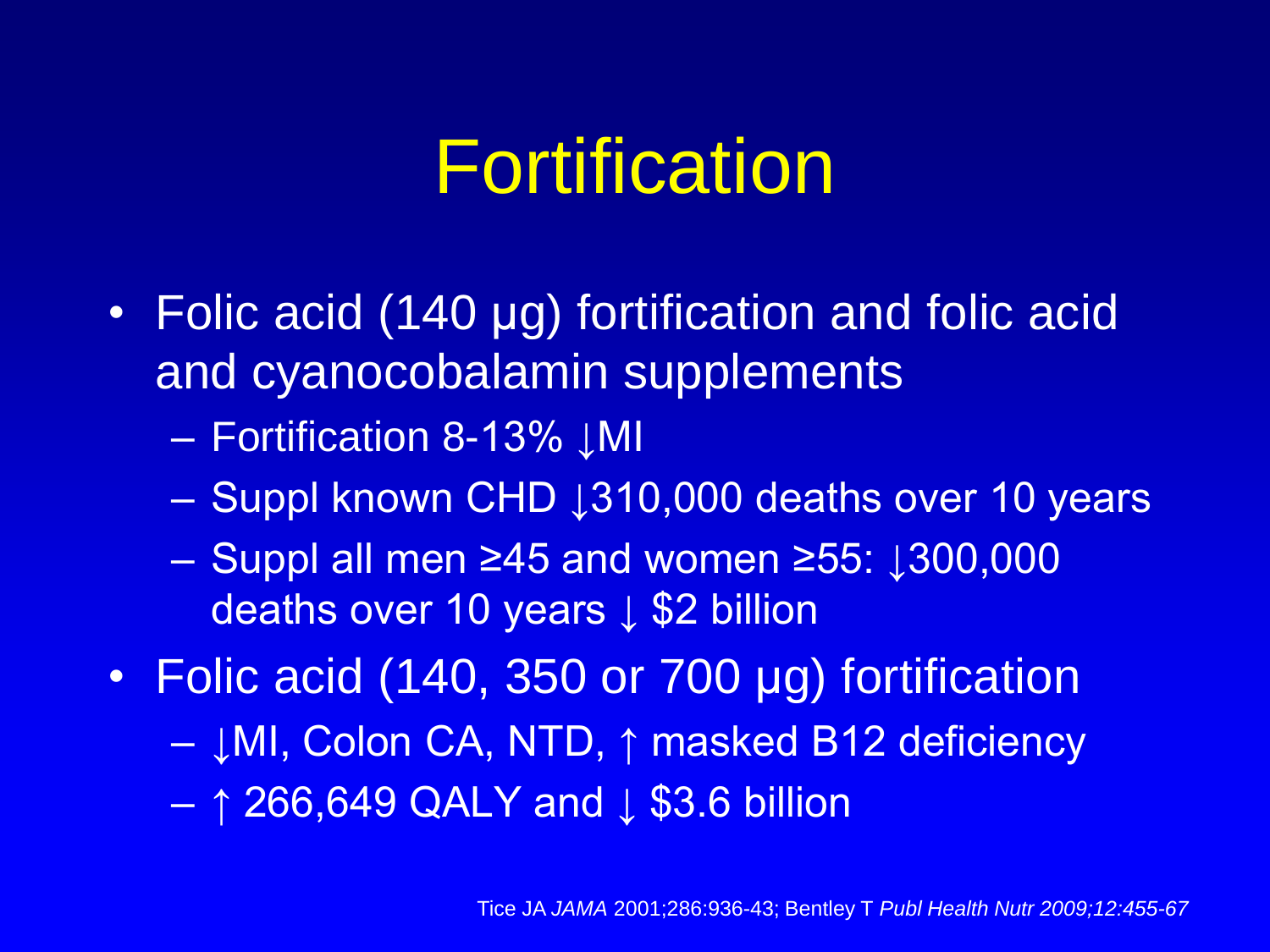# ODS and Legislation

- ODS created 1995 to meet the requirements of the Dietary Supplement Health and Education Act (DSHEA) of 1994
	- To explore more fully the potential role of dietary supplements as a significant part of the efforts of the United States to improve health care
	- To promote scientific study of the benefits of dietary supplements in maintaining health and preventing chronic disease and other healthrelated conditions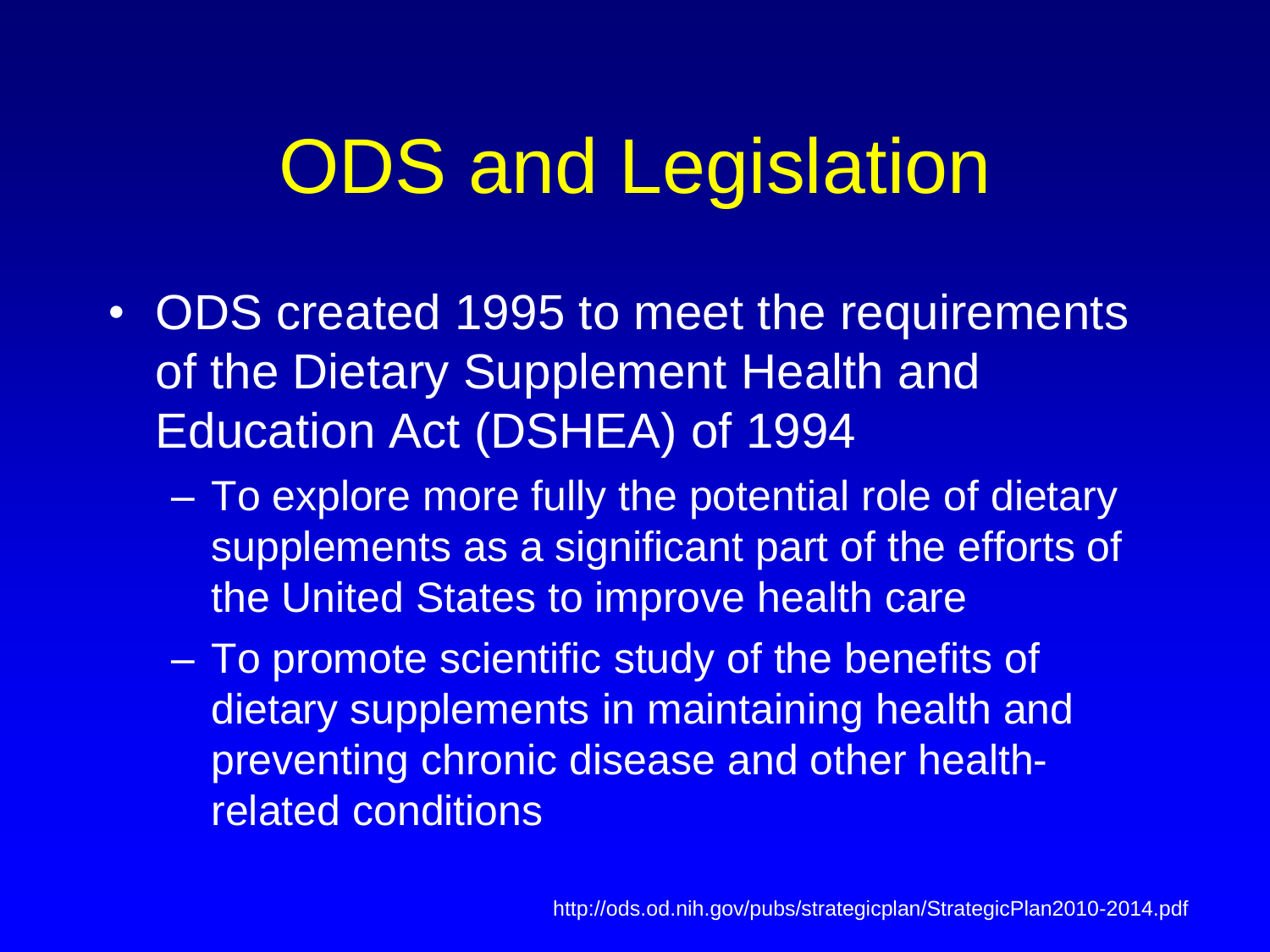# ODS and Legislation

- DSHEA formal definition of "dietary supplement"
	- a product taken by mouth that contains a dietary ingredient, including vitamins, minerals, amino acids, herbs or botanicals, or other substances that can be used to supplement the diet
- May not make claims about the use of a dietary supplement to diagnose, prevent, mitigate, treat, or cure a specific disease unless it has approval to do so under the new drug provisions of the Federal Food, Drug and Cosmetics Act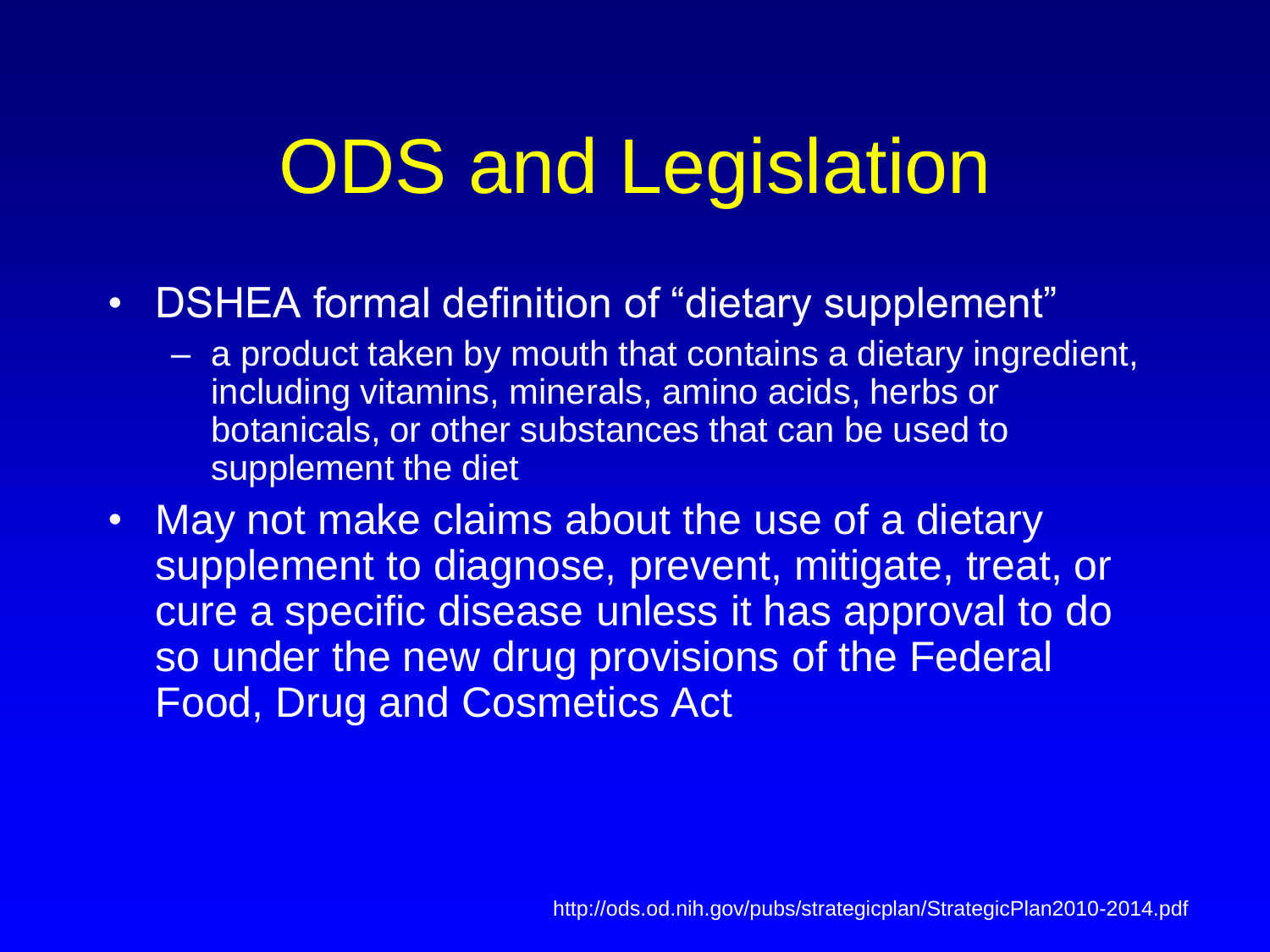#### Supplementation and Fortification

• "Historically, fortification of foods has led to the remediation of vitamin and mineral deficits, but the cumulative effects of supplementation and fortification have also raised safety concerns about exceeding upper levels. Thus, there is a national need to improve the methods of obtaining accurate and current data on the public's total intake of these nutrients in foods and dietary supplements."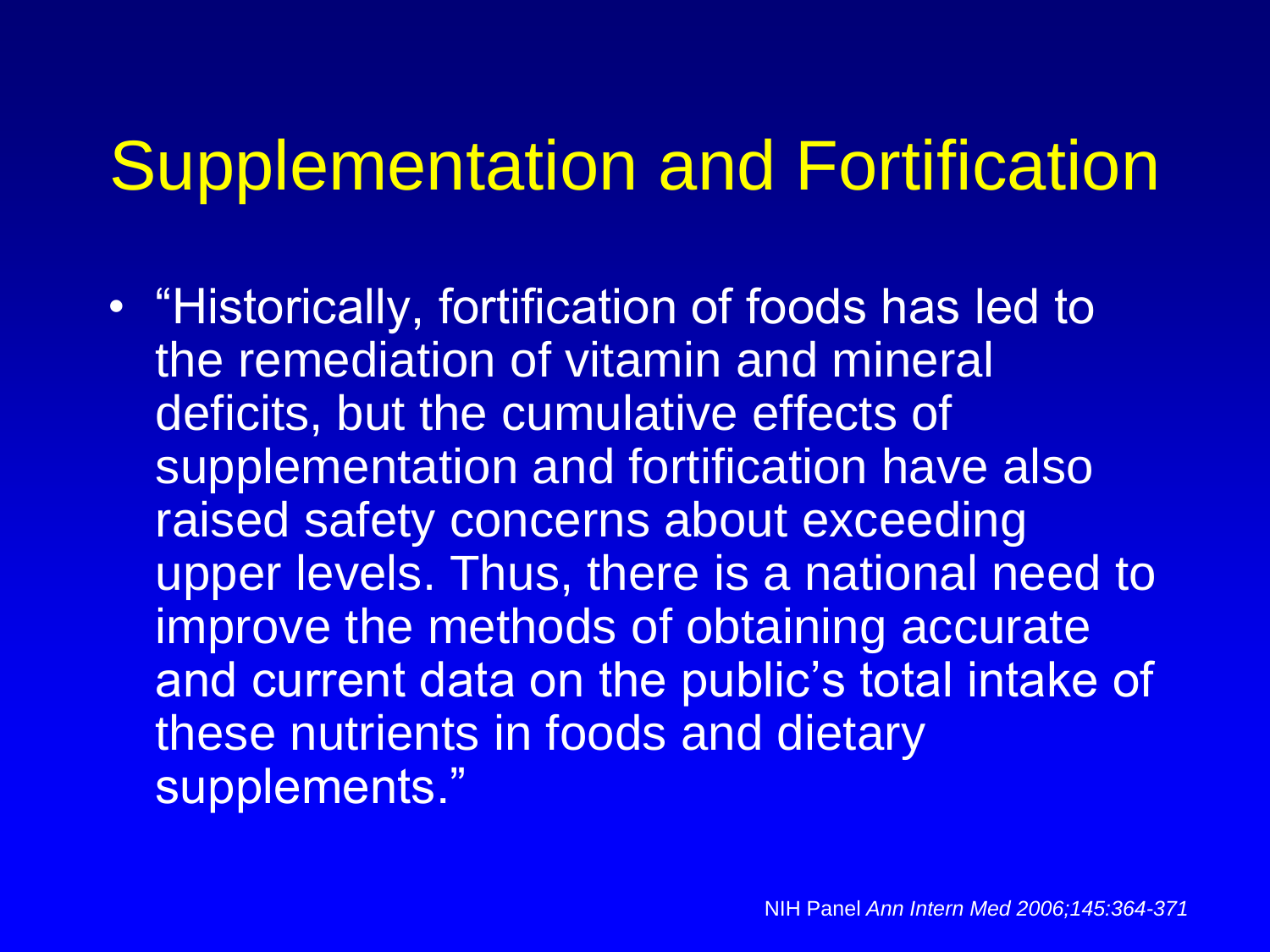#### Supplementation and Fortification

• "The current level of public assurance of the safety and quality of MVMs is inadequate, given the fact that manufacturers of these products are not required to report adverse events and the FDA has no regulatory authority to require labeling changes or to help inform the public of these issues and concerns. It is important that the FDA's purview over these products be authorized and implemented."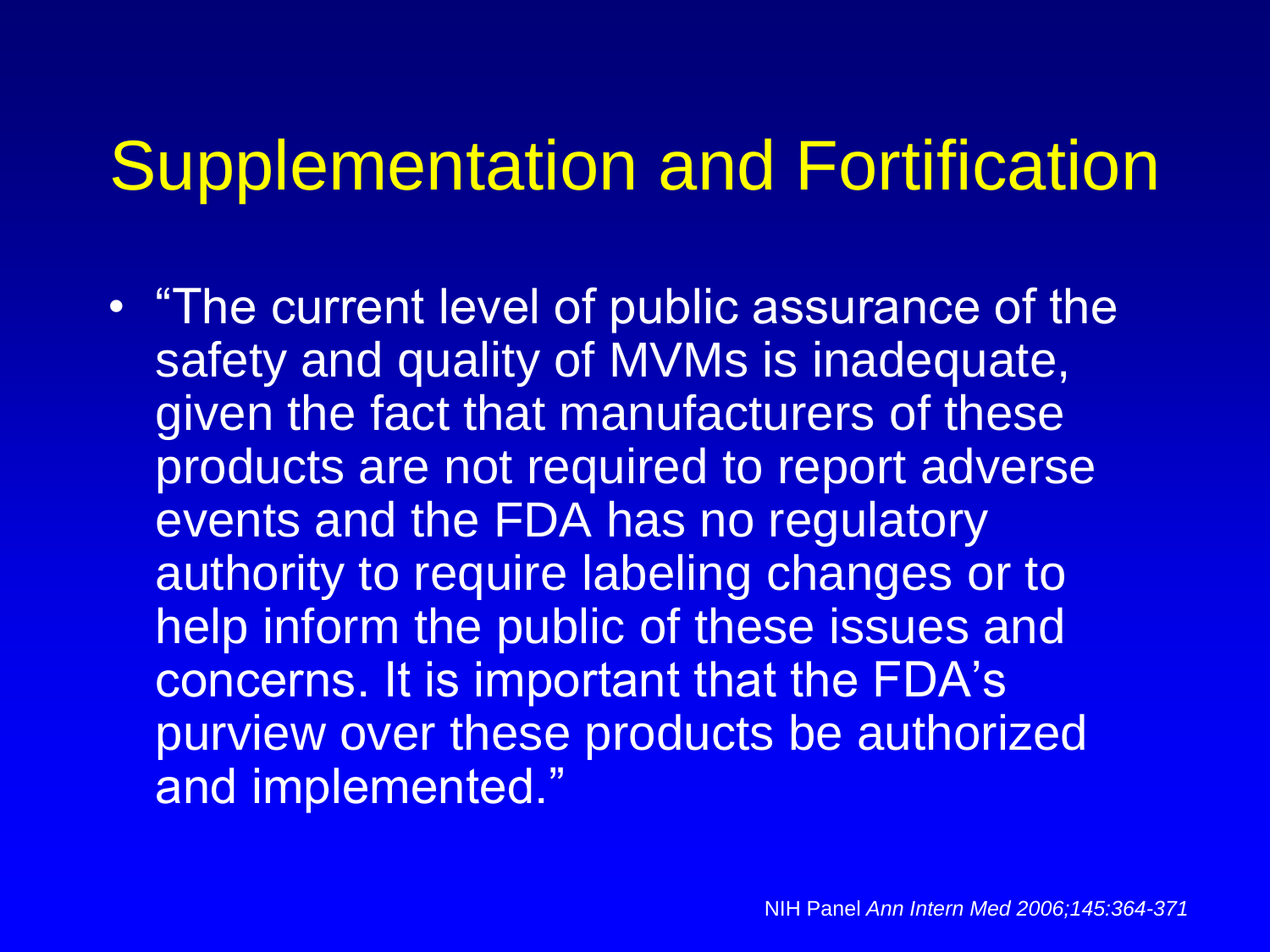### Trading Regulations and Health Foods

- "The distinction between medicines and foods is sometimes unclear when they are marketed for health reasons, and consumers can be misled"
- "UK Joint Health Claims Initiative establishes a code of practice for health claims on food" with a systematic evidence process to assess safety and **efficacy**
- "All claims—such as 'low fat,' 'high fibre,' or 'helps lower cholesterol'—are required to be clear, accurate, and substantiated, so that only products offering genuine health or nutritional benefits could refer to these claims on their labels"